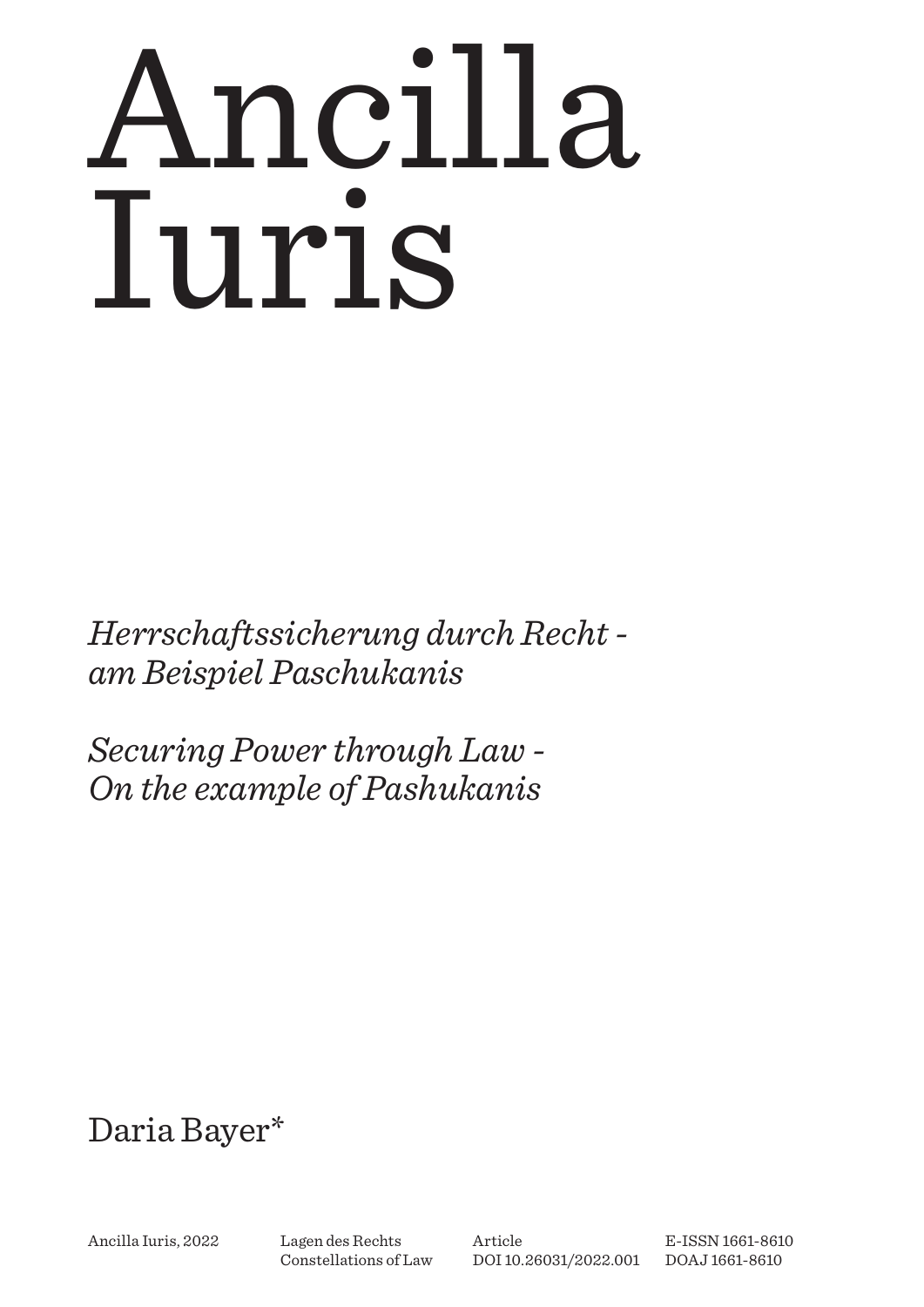*Das 1924 erschienene Buch* Allgemeine Rechtslehre und Marxismus *von Jewgenij B. Paschukanis gilt als zentraler Ausgangspunkt für die materialistische Rechtskritik. Dabei konzentrieren sich aktuelle Betrachtungen seiner Thesen oft auf die beiden Methodenkapitel "Verhältnis und Norm" und "Ware und Subjekt" sowie Paschukanis' dort entwickelte Zivilrechtskritik. Dieser Beitrag beleuchtet dagegen zwei in Vergessenheit geratene Kapitel von Paschukanis' Buch: den Zusammenhang von "Recht und Staat" (Kapitel 5) und "Recht und Sittlichkeit" (Kapitel 6). Dabei versteht sich der Beitrag nicht als eine Rekonstruktion dieser beiden assoziativen und in sich widersprüchlichen Kapitel. Vielmehr versucht er zu zeigen, dass die in diesen Kapiteln enthaltenen Ambivalenzen just jene Ambivalenzen der modernen, demokratisch verfassten Gesellschaft widerspiegeln und das Recht als politisches Herrschaftsinstrument (mit-)konstituieren.* 

# I. EINFÜHRUNG1

Das 1924 erschienene Buch *Allgemeine Rechtslehre und Marxismus*<sup>2</sup> von Jewgenij B. Paschukanis bildet bis heute einen maßgeblichen Anknüpfungspunkt für die Kritik des Rechts aus materialistischer Perspektive. Das Buch ist und bleibt der elaborierteste Versuch, die fragmentarischen Thesen von Karl Marx und Friedrich Engels zum Recht systematisch zu rekonstruieren und das Recht in seiner Gesamtheit, als soziales Konstrukt, auf seinen materialistischen Ursprung zurückzuführen.3 Paschukanis vertritt dort die zentrale These, dass Recht und Staat, als Herrschaftsinstrumente der besitzenden Klasse, in einer vollentwickelten kommunistischen Gesellschaft *absterben* müssen.4

Diese provokante These lässt sich nicht ohne einen kurzen Blick auf das Leben des Autors und die historischen Hintergründe seines Werkes verstehen:<sup>5</sup>

- \* Dr. Daria Bayer ist wissenschaftliche Mitarbeiterin an der Fakultät für Rechtswissenschaft der Universität Hamburg.
- 1 Der Text ist die überarbeite Version eines Vortrages, den die Verfasserin am 2. Juni 2021 im Rahmen der vierteiligen Vortragsreihe "Patriarchale Gewalt", organisiert vom Asta der Universität Hannover, gehalten hat.
- 2 *Jewgenij B. Paschukanis*, Allgemeine Rechtslehre und Marxismus: Versuch einer Kritik der juristischen Grundbegriffe; mit einer Rezension von Karl Korsch, 3. Aufl. (1970).
- 3 *Jochen Bung*, Geheimnisse der gesellschaftlichen Formen, in: Steinberg (Hg.), Sozialistische Straftheorie und -praxis in Europa (2018), 41-64, 41. 4 *Paschukanis* (Fn. 2), 81.
- 5 So die überwiegende Tendenz aktueller Texte, die sich mit Paschukanis' Werk auseinandersetzen, bezeichnend Michael Head, S. 1: "Among Western legal scholars, one tragic expression of that supposed misguided Marxist utopianism is often said to be the plight of Pashukanis."; vgl. auch *Andreas Harms*, Warenform und Rechtsform (2009), 15ff.; *Andreas Fisahn*, Paschukanis versus Bloch–Sozialutopie und Rechtsform, PRO-KLA 2009, 597–617, 601; *Bung* (Fn. 3), 42; allein *Sonja Buckel*, Subjektivierung und Kohäsion, 2. Aufl. (2015), 94 ff. verzichtet in ihrer Rekonstruktion von Paschukanis' Theorie auf weitreichendere biographische Hinweise.

The General Theory of Law and Marxism *by Evgeny B. Pashukanis, published in 1924, is considered until today as central starting point for materialist legal criticism. Current reflections on Pashukanis' theses often focus on the two methodological chapters "Relation and Norm" and "Commodity and Subject" as well as Pashukanis' critique of civil law developed there. This contribution, on the other hand, highlights two forgotten chapters of Pashukanis' book: the connection between "Law and the State" (chapter 5) and "Law and Morality" (chapter 6). In doing so, it does not aim to meticulously reconstruct these two associative and inherently contradictory chapters. Rather, it attempts to show that the ambivalence contained in these chapters reflects precisely the ambivalence of modern society and (co-) constitutes law as an instrument of political power.* 

#### I. INTRODUCTION1

The book *The General Theory of Law and Marxism*<sup>2</sup> by Evgeny B. Pashukanis, published in 1924, remains an authoritative reference for the critique of law from a materialist perspective. The book remains the most elaborate attempt to systematically reconstruct Karl Marx' and Friedrich Engels' fragmentary theses on law and to trace law in its entirety, as a social construct, back to its materialist origins.3 Pashukanis' core thesis is that law and the state as instruments of power by the owner class *will eventually wither away* in a fully developed communist society.4

This provocative thesis cannot be understood without a brief look at the author's life and the historical background of his work:<sup>5</sup> Pashukanis, born

Dr. Daria Bayer is a research associate at the Faculty of Law at the University of Hamburg.

- 1 This text is a revised version of a lecture given by the author on 2 June 2021, as part of the four-part lecture series "Patriarchal Violence," organized by the General Students' Committee of the University of Hanover.
- 2 *Evgeny B. Pashukanis*, The General Theory of Law and Marxism: Attempt at a critique of basic legal concepts; with a review by Karl Korsch, 3rd ed. (1970). Unless otherwise indicated English translations by Peter B. Maggs from P. Beirne & R. Sharlet (eds.) Paschukanis: Selected Writings on Marxism and Law. London & New York 1980. Available at https:// www.marxists.org/archive/pashukanis/1924/law/index.htm (last accessed: April 2022).
- 3 *Jochen Bung*, Geheimnisse der gesellschaftlichen Formen, in Steinberg (ed.), Sozialistische Straftheorie und -praxis in Europa (2018), 41-64, 41. 4 *Pashukanis* (fn. 2), 81.

5 This is the predominant tendency of current texts dealing with Pashukanis' work, characteristically Michael Head, p. 1: "Among Western legal scholars, one tragic expression of that supposed misguided Marxist utopianism is often said to be the plight of Pashukanis."; see also *Andreas Harms*, Warenform und Rechtsform (2009), 15 et seq; *Andreas Fisahn*, Paschukanis versus Bloch - Sozialutopie und Rechtsform, PROKLA 2009, 597 - 617, 601; *Bung* (fn. 3), 42; allein *Sonja Buckel*, Subjektivierung und Kohäsion, 2nd ed. (2015), 94 et seq. refrains from more far-reaching biographical references in her reconstruction of Pashukanis' theory.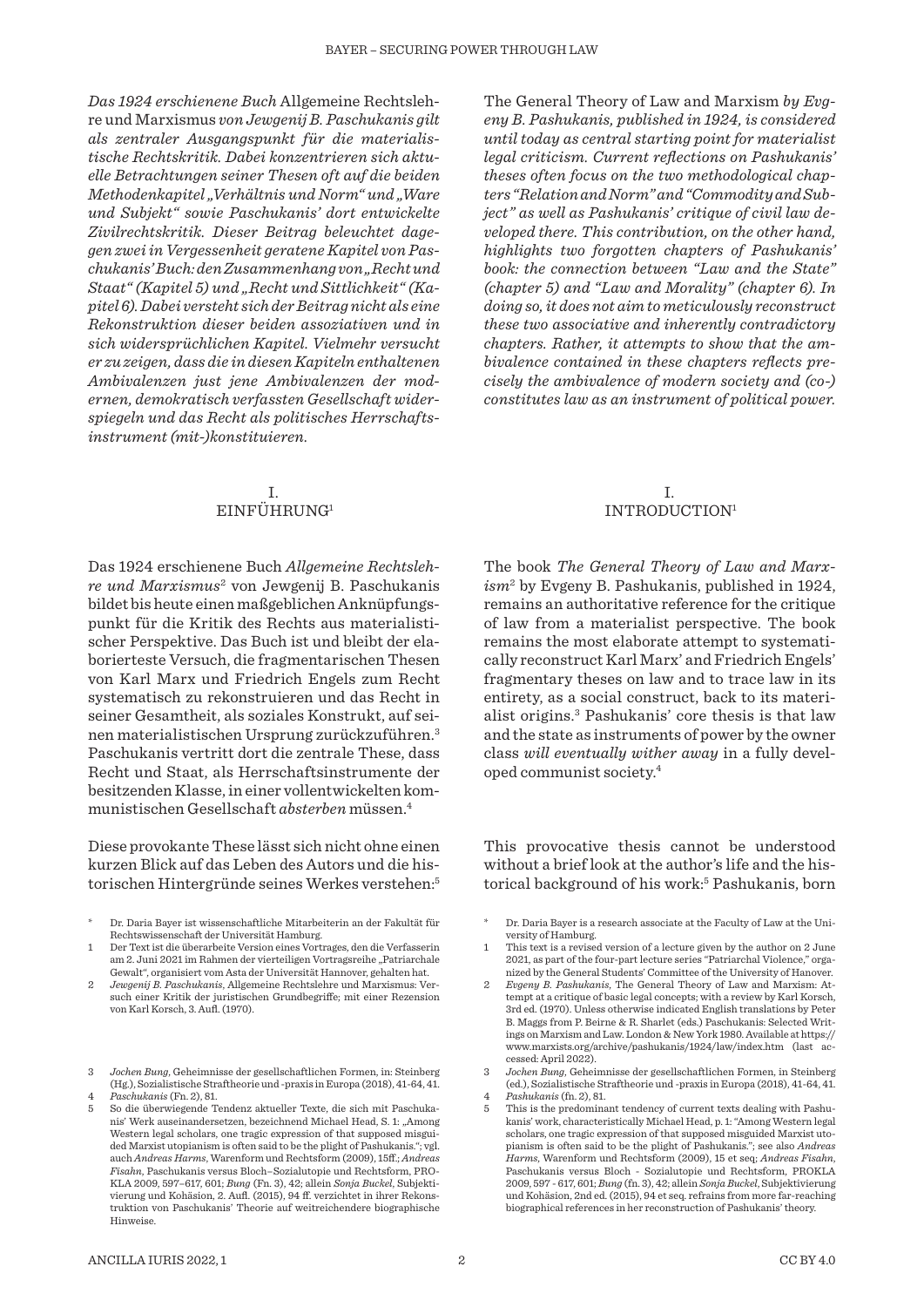Paschukanis, 1891 in Stariza geboren, war einst der berühmteste Rechtstheoretiker der frühen Sowjetunion. Mit dem Erscheinen seines Buches tauchte er "wie ein Komet"<sup>6</sup> am Rechtshimmel der sowjetischen Rechtstheorie auf. Diese war nach den Revolutionen von 1917 energisch auf der Suche nach einem neuen, theoretischen Fundament, auf dem die kommunistische Gesellschaftsordnung errichtet werden konnte. Paschukanis bekleidete hohe bürokratische Posten. So war er zum Beispiel juristischer Berater des Vertreters der UdSSR in Berlin und Direktor des Instituts der Roten Professoren in St. Petersburg, einer Kaderschmiede für die bolschewistische Elite. Ab 1929 aber, mit der Verfestigung Stalins an der Spitze des Parteiapparats, wurde er zunehmend zum Widerruf seiner Thesen gezwungen und schließlich 1937 "als Volksschädling" prozesslos liquidiert.7

Paschukanis hat in seinem Buch den Begriff der *Rechtsform* geprägt und ihn in einen engen Zusammenhang mit dem der *Warenform* gestellt. An diese Engführung von Rechts- und Warenform<sup>8</sup> knüpfen aktuelle Abhandlungen zur materialistischen Rechtstheorie oft an.9 Dabei wird verstärkt ein Fokus auf die subjektiven Rechte gelegt<sup>10</sup> und Paschukanis mitunter ein "Zivilrechtszentrismus"<sup>11</sup> vorgeworfen. Dieser Eindruck entsteht auch dadurch, dass sich aktuelle Bücher, die sich mit einer materialistischen Rechtskritik im Anschluss an Paschukanis auseinandersetzen, meistens auf die beiden "Methodenkapitel" – nämlich die Kapitel 3 "Verhältnis und Norm" und 4 "Ware und Subjekt"  $-$ <sup>12</sup> oder zumindest auf das letzte Kapitel "Recht und Rechtsbruch"13 von *Allgemeine Rechtslehre und Marxismus* beziehen. Dagegen finden zwei Kapitel des Buches, nämlich Kapitel 5 "Recht und Staat" und Kapitel 6 "Recht und Sittlichkeit", seit der Staatsableitungsdebatte<sup>14</sup> der 1970er Jahre wenig Beachtung. Dies könnte daran liegen, dass sie ambivalent und nicht einfach zu rekonstruieren

- 6 *Norbert Reich*, Marxistische Rechtstheorie zwischen Revolution und Stalinismus. Das Beispiel Pašukanis, Kritische Justiz (1972), 154–162, 155.
- 7 Zum historischen Hintergrund ausführlich *Daria Bayer*, Tragödie des Rechts, 2021, 210 ff. m.w.N.
- 8 Kritisch zur Verknüpfung von objektiver Wertlehre und materialistischer Rechtstheorie *Daniel Uhlig*, Das Recht bei Marx und im Materialismus (2020), 214f.; hierzu auch *Daria Bayer*, Die kritische Kraft aufgeklärter Rechtswissenschaft. Rezension zu Daniel Uhlig: Das Recht bei Marx und im Materialismus, Aufklärung & Kritik (2021), 253–259, 255f.
- 9 Vgl. nur den Titel von *Harms* (Fn. 5).
- 10 Prominentestes Beispiel, wenn auch ohne direkten Bezug auf Paschukanis, *Christoph Menke*, Kritik der Rechte (2015). Zur (alleinigen) Konzentration auf die subjektiven Rechte kritisch *Sonja Buckel*, Die Bürde der subjektiven Rechte, Kritische Justiz 50 (2017), 461-474, 462 und *Daria Bayer*, Die Rechtstodmetapher, Archiv für Rechts- und Sozialphilosophie 106 (2020), 44-54, 45.
- 11 Zum weit verbreiteten Vorurteil des Zivilrechtszentrismus bei Paschukanis und dessen Widerlegung ausführlich *Bayer* (Fn. 7), 106ff.
- 12 So etwa *Harms* (Fn. 5), 50.

14 *John Kannankulam*, Materialistische Staatstheorie, in: Voigt, Rüdiger (Hrsg.), Handbuch Staat (2018), 199–209 und *Sonja Buckel / John Kannankulam*, Von der Staatsableitung zur Formanalyse. Zur formanalytischen Begründung des Staates bei Joachim Hirsch–und der Notwendigkeit einer rechtsformanalytischen Erweiterung, in: Brand, Ulrich / Görg, Christoph (Hrsg.), Zur Aktualität der Staatsform. Die materialistische Staatstheorie von Joachim Hirsch (2018), 49–70.

in Staritsa in 1891, was once the most famous legal theorist of the early Soviet Union. With the publishing of his book he emerged "like a comet"<sup>6</sup> in the legal sky of Soviet legal theory vigorously searching for a new, theoretical foundation on which to build the communist social order in the wake of the 1917 revolutions. Pashukanis held high bureaucratic posts. For example, he was legal advisor to the representative of the USSR in Berlin and director of the Institute of Red Professors in St. Petersburg, a cadre school for the Bolshevik elite. From 1929 on, however, as Stalin consolidated his power at the top of the party apparatus, he was increasingly forced to recant his theses and was summarily liquidated "as an enemy of the people" without trial in 1937.7

In his book, Pashukanis coined the term *legal form* and correlated it closely to the term *commodity form*. Current treatises on the materialist theory of law often tie in<sup>8</sup> with this narrowing of the form of law and the form of commodities.<sup>9</sup> They focus increasingly on subjective rights, $10$  and Pashukanis is sometimes accused of "civil rights centrism."11 This impression is also created by the fact that current works dealing with a materialist critique of law following Pashukanis mostly refer to the two "methodological chapters" – namely chapters 3 "Relation and the Norm" and 4 "Commodity and the Subject"–12 or at least to the last chapter "Law and Violation of Law"13 of *The General Theory of Law and Marxism*. In contrast, two chapters of the book*,* namely Chapter 5 "Law and the State" and Chapter 6 "Law and Morality," have received little attention since the state derivation debate<sup>14</sup> of the 1970s. This could be due to the fact that they are highly ambivalent and not easy to reconstruct. Moreover, they are full of preconditions, as they build upon the contents of the previous chapters.

- 6 *Norbert Reich*, Marxistische Rechtstheorie zwischen Revolution und Stalinismus. Das Beispiel Pašukanis, Kritische Justiz (1972), 154–162, 155.
- 7 On the historical background in detail, see *Daria Bayer*, Tragödie des Rechts, 2021, 210 et seq. with further references.
- 8 Critically on the linkage of objective value theory and materialist legal theory *Daniel Uhlig*, Das Recht bei Marx und im Materialismus (2020), 214 et seq; on this also *Daria Bayer*, Die kritische Kraft aufgeklärter Rechtswissenschaft. Review of Daniel Uhlig: Das Recht bei Marx und im Materialismus, Aufklärung & Kritik (2021), 253–259, 255 et seq.
- 9 Cf. just the title of *Harms* (fn. 5).
- 10 Most prominent example, though without direct reference to Paschukanis, *Christoph Menke*, Kritik der Rechte (2015). On the (sole) focus on subjective rights, critically *Sonja Buckel*, Die Bürde der subjektiven Rechte, Kritische Justiz 50 (2017), 461-474, 462 and *Daria Bayer*, Die Rechtstodmetapher, Archiv für Rechts- und Sozialphilosophie 106 (2020), 44-54, 45.
- 11 On the widespread prejudice of civil law centrism in Paschukanis and its refutation in detail *Bayer* (fn. 7), 106 et seq.
- 12 For example, *Harms* (fn. 5), 50.
- 13 *Bung* (fn. 3). 14 *John Kannankulam*, Materialistische Staatstheorie, in: Voigt, Rüdiger (ed.), Handbuch Staat (2018), 199–209 and *Sonja Buckel / John Kannankulam*, Von der Staatsableitung zur Formanalyse. Zur formanalytischen-Begründung des Staates bei Joachim Hirsch–und der Notwendigkeit einer rechtsformanalytischen Erweiterung, in: Brand, Ulrich / Görg, Christoph (eds.), Zur Aktualität der Staatsform. Die materialistische Staatstheorie von Joachim Hirsch (2018), 49–70.

<sup>13</sup> *Bung* (Fn. 3).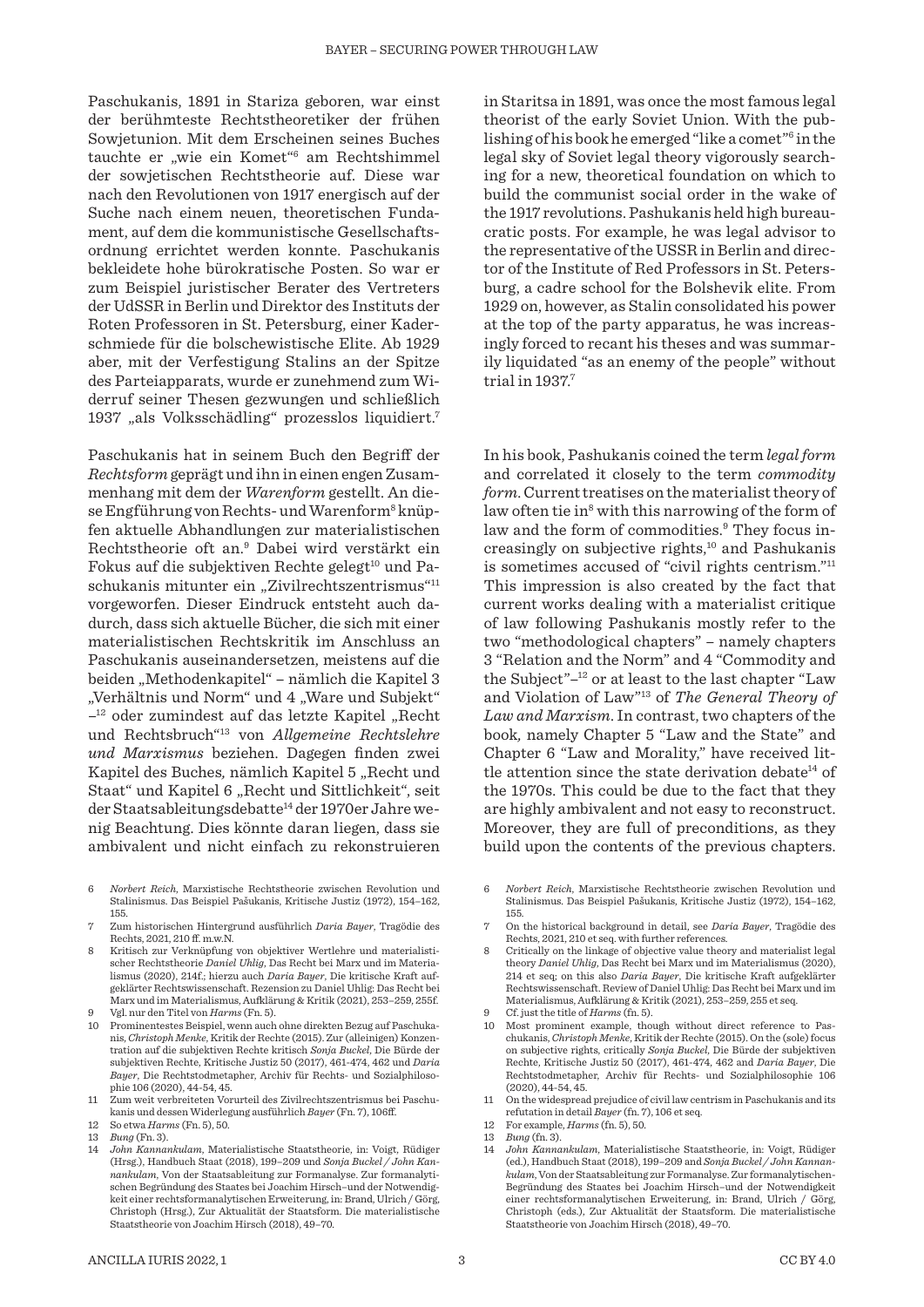sind, zudem voraussetzungsreich, weil sie auf dem Inhalt der vorangegangenen Kapitel aufbauen. Der folgende Beitrag versteht sich daher nicht als eine in sich geschlossene Rekonstruktion der beiden Kapitel, was aufgrund der Vielzahl der darin aufgestellten, teils widersprüchlichen, Gedanken ein fruchtloses Unterfangen zu sein scheint. Vielmehr versucht er, durch die Herausstellung einiger der in diesen Kapiteln enthaltenen Ambivalenzen, die eben die Ambivalenzen der modernen, demokratisch verfassten Gesellschaft sind,<sup>15</sup> die noch heute aktuelle Dimension des Rechts als politisches Herrschaftsinstrument aufzuzeigen.

## II. VORSPRUCH: JURISTISCHE ABSTRAKTIONEN UND MATERIELLE ABHÄNGIGKEIT

Alle Kapitel von Paschukanis' Buch lassen sich als eine Gegenthese zur innerhalb und außerhalb der Rechtswissenschaft verbreiteten Annahme verstehen, dass das Recht ein vollkommen neutrales Medium zur Regelung der gesellschaftlichen Verhältnisse in einer kapitalistischen Gesellschaft ist. In den verschiedenen Kapiteln versucht Paschukanis, das Phänomen des Rechts von materialistischen Standpunkten aus zu betrachten und stellt es jeweils mit einem anderen gesellschaftlichen Phänomen in Zusammenhang. Paschukanis weist selbst in seinem Buch mehrmals und ausdrücklich darauf hin, dass sein Buch weder einen Anspruch auf Vollständigkeit noch auf Richtigkeit erhebe, sondern in erster Linie zur "Selbstverständigung" geschrieben worden sei.16 Er betrachtet sein Buch nicht als Lehrbuch im klassischen Sinne, sondern lediglich als Grundlage für weitergehende Reflexionen.17

Ausgangspunkt aller Kapitel ist dabei die zentrale These von Paschukanis, dass die abstrakten Begriffe des Rechts die tatsächlich bestehenden Unterschiede zwischen den Menschen ausblenden. Wir begegnen uns in der Sprache des Rechts nicht als konkrete Menschen, sondern als abstrahierte Subjekte, als A und B.18 A und B sind im Recht und an Rechten vollkommen gleich – auch wenn sie es im wahren Leben nicht sind. Paschukanis bestimmt das Gleichheitsversprechen des Rechts als einen in der bürgerlichen Gesellschaft notwen-

ANCILLA IURIS 2022, 1  $\qquad \qquad \qquad 4$   $\qquad \qquad \qquad 202.40$ 

The following article is therefore not intended as a self-contained reconstruction of the two chapters, which seems to be a fruitless endeavor due to the multitude of partly contradictory thoughts presented therein. Rather, by highlighting some of the ambivalences contained in these chapters, which are precisely the ambivalences of modern, democratically constituted society,15 it attempts to show the dimension of law as an instrument of political domination that is still relevant today.

> II. PREFACE: LEGAL ABSTRACTIONS AND MATERIAL DEPENDENCE

Each chapter of Pashukanis' book can be understood as a counterthesis to the assumption, widespread within and outside legal scholarship, that law is a completely neutral medium for regulating social relations in a capitalist society. In the various chapters, Pashukanis attempts to look at the phenomenon of law from materialist points of view, each relating it to a different social phenomenon. Pashukanis himself explicitly points out several times that his book makes no claim to completeness or accuracy; rather, it was written primarily for "the clarification of the author's own ideas."16 He does not regard it as a textbook in the classical sense, but merely as a basis for further reflection.<sup>17</sup>

The starting point of all chapters is Pashukanis' central thesis that the abstract concepts of law hide the differences that actually exist between people. We encounter each other in the language of law not as concrete human beings, but as abstracted subjects, as A and B.18 A and B are completely equal under the law and in rights – even if they are not so in real life. Pashukanis determines the promise of equality in law as a mechanism necessary in bourgeois society by which inherently different people become comparable.

16 *Pashukanis* (fn. 2), 8 (Translation from "The General Theory of Law & Marxism - Evgeny Bronislavovich Pashukanis - With a new introduction by Dragan Milovanovic, Transaction Publishers, Second Printing 2003", p. 38).

<sup>15</sup> *Fisahn* (Fn. 5), 597ff.; *Bayer* (Fn. 7), 69f.

<sup>16</sup> *Paschukanis* (Fn. 2), 8.

<sup>17</sup> *Paschukanis* (Fn. 2), 9.

<sup>18</sup> *Buckel* (Fn. 5), 9.

<sup>15</sup> *Fisahn* (fn. 5), 597 et seq.; *Bayer* (fn. 7), 69 et seq.

<sup>17</sup> *Pashukanis* (fn. 2), 9.

<sup>18</sup> *Buckel* (fn. 5), 9.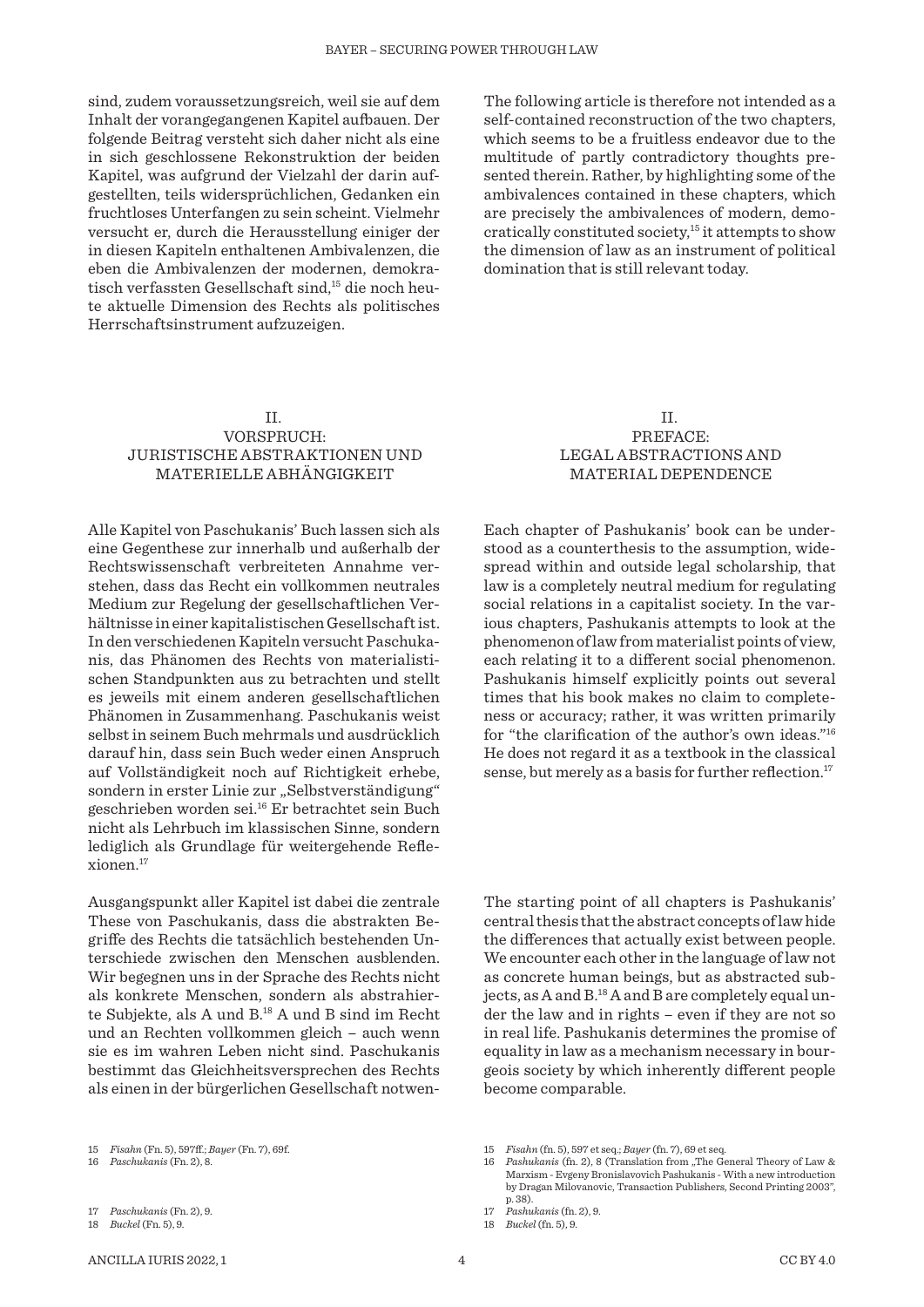digen Mechanismus, durch den die von Natur aus verschiedenen Menschen vergleichbar werden.

"Die freien und gleichen Warenbesitzer, die sich auf dem Markte treffen, sind es nur im abstrakten Verhältnis der Aneignung und Veräußerung. Im wirklichen Leben sind sie durch mancherlei Bande gegenseitiger Abhängigkeit miteinander verbunden. So z.B. der Krämer und Großhändler, der Bauer und der Grundbesitzer, der ruinierte Schuldner und sein Gläubiger, der Proletarier und der Kapitalist. Alle diese zahlreichen Beziehungen faktischer Abhängigkeit bilden die wirkliche Grundlage der staatlichen Organisation. Für die juristische Staatstheorie sind sie indessen so, als ob sie gar nicht vorhanden wären."19

Diese Auflistung von Paschukanis ließe sich heute auch so fortführen: Der Mieter und die Vermieterin, der Sekretär und die Partnerin in einer Großkanzlei, die wissenschaftliche Hilfskraft und der Professor. Das Recht bildet nach Paschukanis also den Rahmen, in dem sich die im wirklichen Leben durch verschiedene Abhängigkeitsverhältnisse verbundenen Warenbesitzenden als freie und gleiche Subjekte, auf Augenhöhe, *anerkenne*n können.

"Free and equal commodity owners meeting in the market are free and equal only in the abstract relationship between buyer and seller. In actual life they are tied to each other by many relationships of dependence. These are the shopkeepers and the large wholesaler, the peasant and the estate owner, the ruined debtor and his creditor, the proletarian and the capitalist. These countless relations of real dependence constitute the true basis of state organization. However, for the juridic theory of the state it is as if they do not exist."19

This list by Pashukanis could be continued in the same way today: The tenant and the landlady, the secretary and the partner in a large law firm, the research assistant and the professor. Law, then, according to Pashukanis, provides the framework within which commodity owners, bound in real life by various relations of dependence, can *recognize*  each other as free and equal subjects, on an equal footing.

#### III. KAPITEL 6: NUR SCHEINBARE ANERKENNUNG

Dieses gegenseitige *Anerkennen* als gleiche Rechtssubjekte aber ist Paschukanis zufolge, anders als etwa bei Hegel, nur ein *Anerkennen der Form* nach. Es ist kein wirkliches, echtes Anerkennen, weil die Rechtsform von ihren Subjekten nicht ernsthaft einfordern könne, dass diese sich auch *tatsächlich*–jenseits des Rechts–als ebenbürtig anerkennen und dementsprechend behandeln.<sup>20</sup> Sie könne vielmehr nur ein Minimum der Anerkennung einfordern: eben das Minimum, das für das Funktionieren des gegenwärtigen gesellschaftlichen Zusammenlebens im Kapitalismus notwendig ist. Hierzu reicht es Paschukanis zufolge aber aus, dass sich die Subjekte "*so benehmen, als ob* sie einander gegenseitig als [Gleiche] anerkennen" würden.21 Mit anderen Worten: Das Recht verlangt von uns nicht, Andere tatsächlich als unsere ebenbürtigen Gleichen anzuerkennen. Es kann von uns nur verlangen, nichts zu tun, was dieser Annahme entgegenstehen würde. Es kann von uns nur verlangen, den Gleichheitsanspruch der anderen Per-

#### III. CHAPTER 6: ONLY APPARENT RECOGNITION

According to Pashukanis, however, this mutual *recognition* as equal legal subjects is, in contrast to Hegel, for example, only a *recognition of form*. It is not a real, genuine recognition, because the legal form cannot truly demand of its subjects that they *actually* recognize each other–beyond the law–as equals and indeed treat each other accordingly.20 Rather, it is only able to demand a minimum of recognition: precisely the minimum necessary for the functioning of contemporary social coexistence under capitalism. For this, however, according to Pashukanis, it is sufficient that subjects "*behave as if* they recognize themselves as [moral equals]."<sup>21</sup> In other words, the law does not require us to actually recognize others as our worthy equals; it can only require us to do nothing that would contradict such acceptance. It can only require us not to violate the other person's claim to equality. Therefore, the legal form must enforce this recognition through external coercion, through prohibitions. Therefore, both the "*idea* of external coercion" and the "*organiza-*

<sup>19</sup> *Paschukanis* (Fn. 2), 127.

<sup>20</sup> Der folgende Abschnitt stellt einige Grundgedanken der Argumentation dar, die Paschukanis im Kapitel 6 "Recht und Sittlichkeit" entwickelt, *Paschukanis* (Fn. 2), 132ff. Es handelt sich hierbei meines Erachtens um das komplizierteste und am schwierigsten zu rekonstruierende Kapitel von *Allgemeinen Rechtslehre und Marxismus*, was wohl auch ein Grund dafür sein dürfte, das es im aktuellen Diskurs kaum Beachtung findet.

<sup>21</sup> *Paschukanis* (Fn. 2), 144.

<sup>19</sup> *Pashukanis* (fn. 2), 127.

The following section presents some basic ideas of the argument that Pashukanis develops in chapter 6, "Law and Morality," *Pashukanis* (fn. 2), 132 et seq. In my opinion, this is the most complicated and difficult chapter of *General Theory of Law and Marxism* to reconstruct, which is probably also a reason why it hardly receives any attention in current discourse.

<sup>21</sup> *Pashukanis* (fn. 2), 144.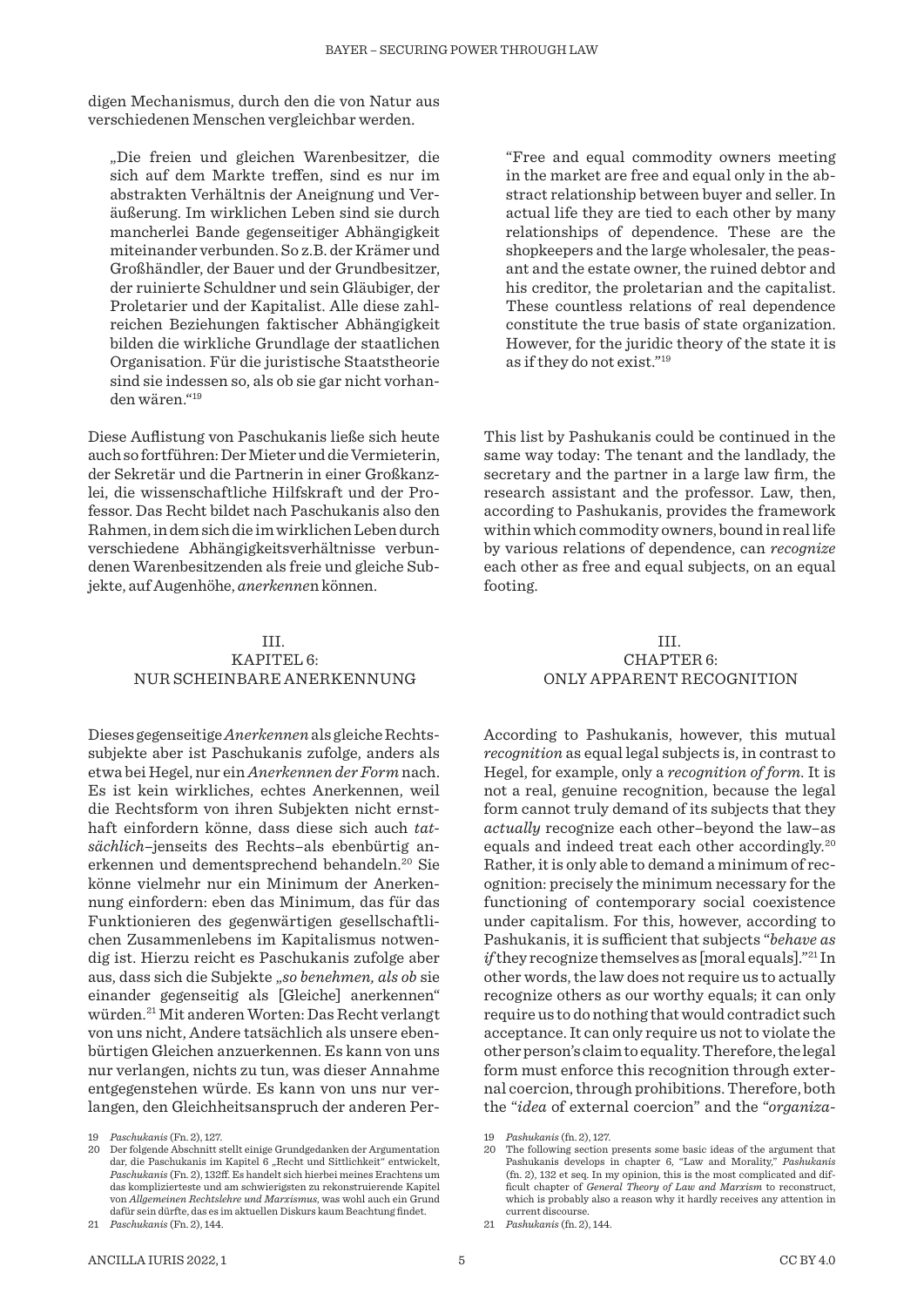son nicht zu verletzen. Daher muss die Rechtsform dieses Anerkenntnis durch äußeren Zwang, durch Verbote, erzwingen. Deshalb seien sowohl die "*Idee* des äußeren Zwanges" als auch die "*Organisation* des äußeren Zwanges" wesentliche Aspekte der Rechtsform.22 Die Rechtsform, anders als die Religion, kann ihren Herrschaftsanspruch nicht mehr durch Appell an eine höhere Moral begründen, sondern nur auf das absolute Minimum der formalen Anerkennung stützen. Dieses Minimum aber ist gesellschaftlich konstruiert und wird deshalb nicht automatisch von seinen Subjekten befolgt, sondern nur deshalb, weil die Nichtbefolgung mit Strafe bedroht ist. Schon an dieser Stelle zeigt sich, dass das Strafrecht ein essenzieller Teil des bürgerlichen Rechtssystems ist, denn nur aufgrund der Strafandrohung sieht Paschukanis die Einhaltung von Rechtsregeln im gegenwärtigen System begründet.<sup>23</sup>

Im Gegenzug geht Paschukanis davon aus, dass in einer vollentwickelten kommunistischen Gemeinschaft, in der die Menschen sich tatsächlich als Gleiche anerkennen, in der statt des egoistischen Interesses eine Ausrichtung am Kollektivinteresse vorherrscht, die Befolgung der dort erlassenen Regeln nicht mehr mit Zwang durchgesetzt werden muss. Im vollentwickelten Kommunismus, in dem Individual- und Kollektivinteresse verschmelzen, reichen sogenannte "technische Regeln", die automatisch deshalb befolgt werden sollen, weil die Zweckmäßigkeit ihres Inhalts von allen vernünftigen Wesen eingesehen wird.<sup>24</sup> Diese Vorstellung ist natürlich idealisierend und kann sowohl als utopisch als auch als dystopisch gedeutet werden. Sie zeigt aber plastisch auf, in welchem konstanten Dilemma sich das liberale Recht befindet, das eine vollkommene Harmonisierung von Individual- und Kollektivinteresse nicht kennt: nämlich im Dilemma zwischen Herrschaftsanspruch und Gleichheitsversprechen.25 Hier liegt eine der fundamentalen Fragen der bürgerlichen Rechtsphilosophie begründet, die sich sowohl im Verhältnis Recht–Staat als auch im Verhältnis Recht–Moral manifestiert. Denn im Falle der vollständigen Trennung von Recht und Moral "verschmilzt", so Paschukanis, "infolge der starken Betonung des Moments des äußeren Zwanges das Recht mit dem Staat."26 Wenn das Recht dem Staat und damit dem faktischen Zwang entgegengestellt würde, so ergäbe sich eine "Einheitsfront von Recht und Sittlichkeit".27 Solange die Herrschaft der bür-

*tion* of external coercion" are essential aspects of the legal form.22 The legal form, unlike religion, can no longer justify its claim to rule by appealing to a higher morality, but can only base it on the absolute minimum of formal recognition. This minimum, however, is socially constructed and therefore is not obeyed by its subjects as a matter of course. It is obeyed, rather, only because non-compliance is threatened with punishment. It should be clear by now that criminal law is an essential part of the civil legal system, because Pashukanis sees the ob-

servance of legal rules in the present system being

rooted solely in the threat of punishment.<sup>23</sup>

In turn, Pashukanis assumes that in a fully developed communist community, where people actually recognize each other as equals, where an orientation toward the collective interest prevails instead of selfish interest, compliance with its rules need no longer be enforced by coercion. In fully developed communism, where individual and collective interest merge completely, so-called "technical rules" should suffice. These would be followed as a matter of course because the appropriateness of their contents would be evident to any rational being.24 This conception is, of course, idealistic and is open to both utopian and dystopian interpretations. It does reveal, however, the dilemma constantly facing liberal law, which knows no perfect harmonization of individual and collective interest: namely, the dilemma between the claim to rule of law and the promise of equality under it.25 Here lies one of the fundamental questions of bourgeois legal philosophy, which manifests itself both in the relationship of law to the state and in the relationship of law to morality. For in the case of the complete separation of law and morality, Pashukanis says, "law is merged with the state because of the increased emphasis upon the element of external authoritative coercion."26 If law were opposed to the state and thus to de facto coercion, the result would be a "united front of law and morality."27 As long as the rule of bourgeois society is secured, "[t]he legal obligation ... wavers eternally between two extreme limits: external coerciveness and 'free' moral duty."28

<sup>22</sup> *Paschukanis* (Fn. 2), 144.

So beginnt Paschukanis sein letztes Kapitel "Recht und Rechtsbruch" mit der These, dass der Normbruch historisch und begrifflich vor der Norm existiere, *Paschukanis* (Fn. 2), 149f.

<sup>24</sup> *Paschukanis* (Fn. 2), 55. 25 *Paschukanis* (Fn. 2), 138.

<sup>26</sup> *Paschukanis* (Fn. 2), 146.

<sup>27</sup> *Paschukanis* (Fn. 2), 146.

<sup>22</sup> *Pashukanis* (fn. 2), 144.

Pashukanis thus begins his final chapter, "Law and Violation of the Law," with the thesis that the breaching of a norm pre-existed the norm itself, both historically and conceptually, *Pashukanis* (fn. 2), 149 et seq.

<sup>24</sup> *Pashukanis* (fn. 2), 55.

<sup>25</sup> *Pashukanis* (fn. 2), 138.

<sup>26</sup> *Pashukanis* (fn. 2), 146.

<sup>27</sup> *Pashukanis* (fn. 2), 146.

<sup>28</sup> *Pashukanis* (fn. 2), 147 (trans. J. Watson).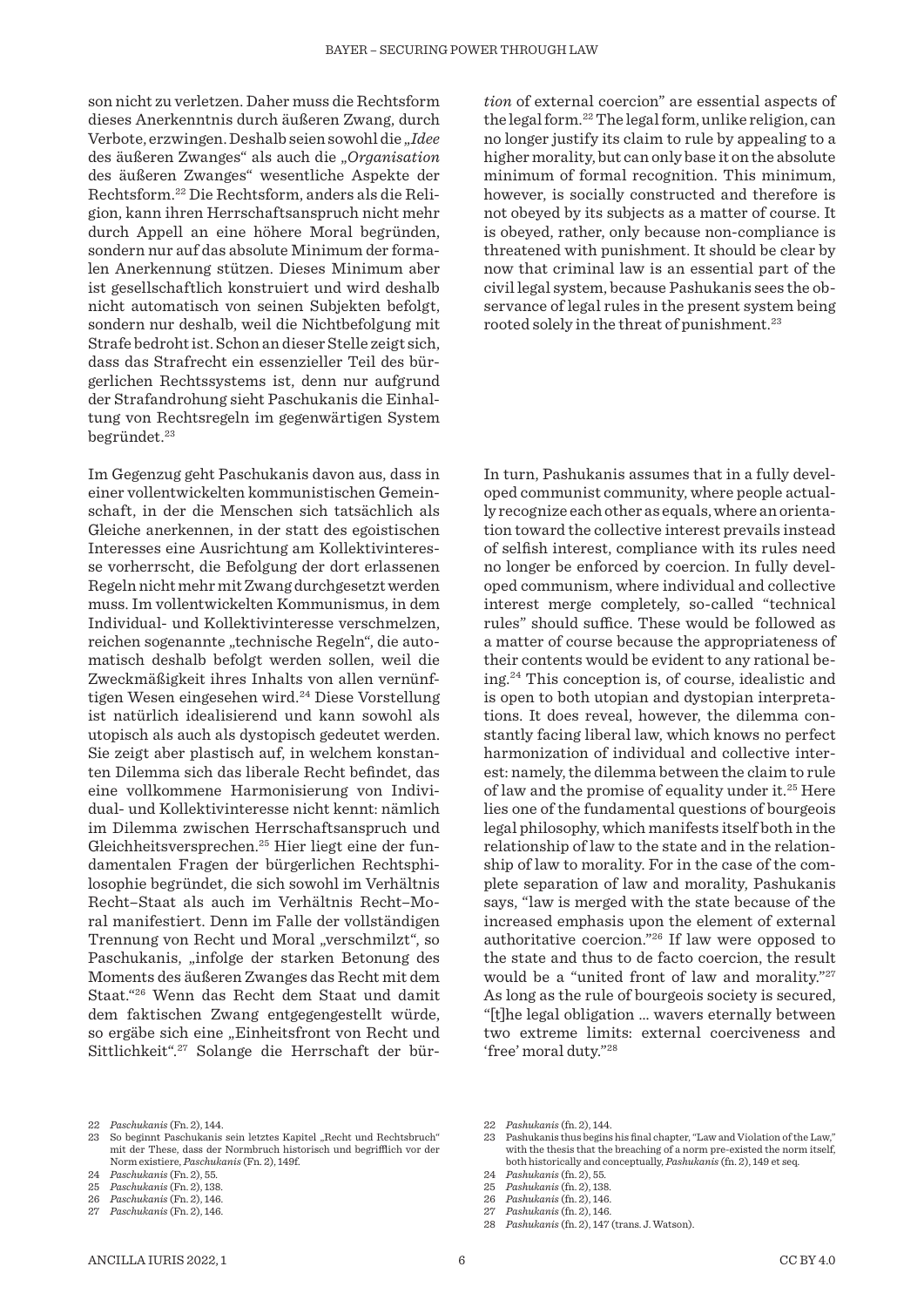gerlichen Gesellschaft gesichert ist, schwankt "[d]ie Rechtsverpflichtung […] ewig zwischen zwei extremen Grenzen: der äußeren Zwangsmäßigkeit und der ,freien' moralischen Pflicht."<sup>28</sup>

# IV. KAPITEL 5: SOZIALSTAAT ALS ELABORIERTES HERRSCHAFTSSICHERUNGS-INSTRUMENT

Die bürgerliche Gesellschaft ist grundsätzlich, so Paschukanis, auf Befriedung der sozialen Konflikte bedacht, weil stabile Verhältnisse die Voraussetzungen eines elaborierten marktwirtschaftlichen Austauschs sind.29 Zum Funktionieren der liberalen Marktwirtschaft bedarf es sowohl innerhalb eines nationalen Wirtschaftssystems als auch in den internationalen Beziehungen, einer gewissen Stabilität.30 Diese Stabilität stellt der Sozialstaat her: Indem nämlich Menschen nicht nur das Versprechen gleicher Rechte, sondern auch soziale Leistungen wie einen Mindestlohn oder eine Grundsicherung erhalten, werden sie ruhig gestellt und so kommt es nie zu einem Aufstand gegen die gegenwärtigen (ausbeuterischen) Zustände.<sup>31</sup> In Zeiten, in denen diese Stabilität hergestellt und die staatliche Herrschaft gesichert ist, in Zeiten des ökonomischen Wohlstandes, kann es sich die bürgerliche Gesellschaft nicht nur leisten, soziale Leistungen zu gewähren, sondern auch, Normbrüche milde zu bestrafen, weil sie keine "Angst vor dem Anwachsen der Arbeiterbewegung"32 haben muss.

Interessant ist an dieser Stelle folgende Bemerkung von Paschukanis aus dem letzten Kapitel "Recht und Rechtsbruch": Nachdem seit der Aufklärung Strafmethoden der bürgerlichen Gesellschaft zunächst "humaner" geworden seien, was in der Strafrechtstheorie allgemein als Fortschritt angesehen werde, 33 sei es

"bemerkenswert, dass gerade die letzten Jahrzehnte des 19. Jahrhunderts und ersten Jahrzehnte des 20. Jahrhunderts in einer ganzen Reihe bürgerlicher Staaten eine merkbare Tendenz zur Wiedereinführung der abschreckenden, qualvollen und beschämenden Strafen ge-

#### IV. CHAPTER 5: THE WELFARE STATE AS AN ELABORATE INSTRUMENT FOR SECURING POWER

Bourgeois society is fundamentally concerned with pacifying social conflicts, according to Pashukanis, because stable conditions are the prerequisites of elaborate market economic exchange.29 For the liberal market economy to function, a certain stability is required both within a national economic system and in international relations.30 The welfare state provides this stability: In fact, by giving people not only the promise of equal rights, but also social benefits such as a minimum wage or basic security, they are kept quiet and so there is never an uprising against the present (exploitative) conditions.31 In times when this stability is established and state rule is secured, often in times of economic prosperity, bourgeois society can afford not only to grant social benefits but also to punish breaches of norms leniently because it does not need to "fear the growth of the labor movement."32

Interesting at this point is the following remark by Pashukanis from the last chapter "Law and the Violation of Law": After methods of punishment in bourgeois society had initially become 'more humane' since the Enlightenment, which is generally regarded as progress in criminal law theory,<sup>33</sup> it is

"remarkable that just the last decades of the 19th century and first decades of the 20th century have brought in a whole series of bourgeois states a clear tendency to reintroduce the deterrent, torturous and shameful punishments. In place of the humanism of the bourgeoisie is the

<sup>28</sup> *Paschukanis* (Fn. 2) ,147.

<sup>29</sup> Vgl. *Harms* (Fn. 5), 57ff.; der folgende Abschnitt stellt einige Grundgedanken der Argumentation dar, die Paschukanis im Kapitel 5 "Recht und Staat" entwickelt, *Paschukanis* (Fn. 2), 114ff.

<sup>30</sup> *Paschukanis* (Fn. 2), 115.

<sup>31</sup> Nach *Herbert Marcuse*, Der eindimensionale Mensch, 3. Aufl. (1998), 25 passiert dies heute mit den Mitteln der Werbe- und Konsumtionslogik. Die revolutionären Kräfte werden durch die (kurzfristige) Erfüllung falscher" Bedürfnisse (wie etwa das Kaufen des neuesten iPhones, den mir die Werbeindustrie signalisiert, dass ich haben muss) narkotisiert und unterdrückt.

<sup>32</sup> *Paschukanis* (Fn. 2), 159.

<sup>33</sup> *Paschukanis* (Fn. 2), 158.

<sup>29</sup> See *Harms* (fn. 5), 57 et seq.; the following section presents some basic ideas of the argumentation that Paschukanis develops in chapter 5 "Law and the State," *Paschukanis* (fn. 3), 114 et seq.

<sup>30</sup> *Pashukanis* (fn. 2), 115.

<sup>31</sup> According to *Herbert Marcuse*, Der eindimensionale Mensch, 3rd ed. (1998), 25, this occurs today by means of advertising and consumer logic. The revolutionary forces are anesthetized and suppressed by the (shortterm) fulfillment of "false" needs (such as buying the latest iPhone that the advertising industry signals I must have).

<sup>32</sup> *Pashukanis* (fn. 2), 159.

<sup>33</sup> *Pashukanis* (fn. 2), 158.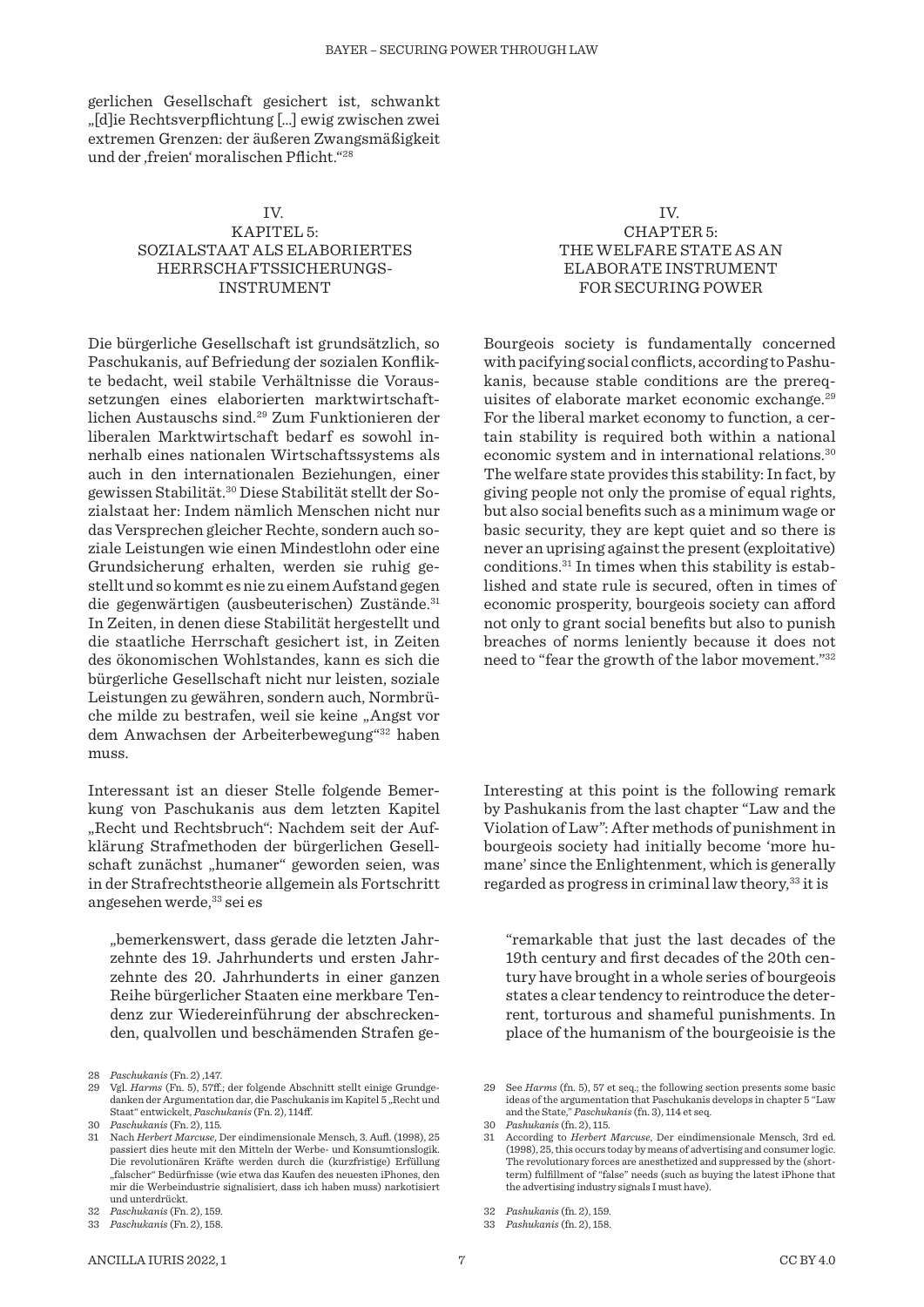bracht haben. An Stelle des Humanismus der Bourgeoisie tritt die Aufforderung zur Strenge und zur reichlicheren Anwendung der Todesstrafe."34

In Krisenzeiten nämlich, so Paschukanis, beginne die Fassade zu bröckeln und der Rechtsstaat setze sich, aus Angst vor dem Verlust seiner durch materielle Ressourcen vermittelten Herrschaft, offen als der "politische[…] Machtstaat in Szene"35, der er eigentlich ist. Sobald die ökonomischen Interessen der herrschenden Klasse bedroht sind, sei sie jederzeit dazu bereit, just jene "*Allgemeinheit* des Gesetzes" zu opfern, die ihr "ethisches Moment" ausmacht.36 Dann werde Herrschaftssicherung immer über Humanitätsversprechen, Autorität über Sozialstaatlichkeit und Funktionalität über Inklusion gestellt. In solchen Zeiten sehne sich die bürgerliche Gesellschaft nach "Stabilisierung und einer starken Hand."37 In diesen Phasen sei sie jederzeit dazu bereit, ihr Gleichheitsprinzip aufzugeben und stattdessen hart durchzugreifen. Die Gesellschaft schotte sich dann ab, sowohl nach innen als auch nach außen, ziehe sich auf ihre ureigenste Grundlage – die organisierte Klassenherrschaft – in Staatsform zurück. Der Rechtsstaat werde dann zum Machtstaat, zur leeren Hülle, die nicht mehr ist als nackte Gewalt.

"Der Staat als Kraftfaktor in der Innen- und Außenpolitik–dies ist die Korrektur, die die Bourgeoisie an ihrer Theorie und Praxis des 'Rechtsstaates' vornehmen musste. Je mehr die Herrschaft der Bourgeoisie erschüttert wurde, desto kompromittierender wurden diese Korrekturen, desto schneller verwandelte sich der 'Rechtsstaat' in einen körperlosen Schatten, bis endlich die außerordentliche Verschärfung des Klassenkampfes die Bourgeoisie zwang, die Maske des Rechtsstaats ganz abzuwerfen und das Wesen der Staatsmacht als der organisierten Gewalt der einen Klasse über die andere zu entlarven."38

#### V. NACHSPRUCH: RACHE DER VERNACHLÄSSIGTEN RECHTSFORMANALYSE

In späteren Texten wird Paschukanis in Bezug auf den bürgerlichen Staat als reines Herrschaftsinstrument noch deutlicher: Es sei kein Zufall, dass gerade die "sozialen Faschisten" – als welche in

36 *Buckel* (Fn. 5), 84.

call for severity and the more widespread use of capital punishment."34

In times of crisis, according to Pashukanis, the façade begins to crumble and the constitutional state, fearing the loss of its rule mediated by material resources, openly presents itself as the "political ... power state"<sup>35</sup> that it actually is. Once the economic interests of the ruling class come under threat, it will readily sacrifice precisely the "*generality* of law" which constitutes its "ethical moment."36 Then securing power always takes precedence over promises of humanity, authority over the welfare state and functionality over inclusion. In such times, he said, bourgeois society craves "stabilization and a strong hand."37 In these phases, it is ready at any time to abandon its promise of equality and humanity and instead crack down with a heavy hand. Society then closes itself off, he says, both internally and externally, retreating to its very own basis – organized class power – in the form of the state. The rule of law then becomes a power state, an empty shell that is nothing more than naked violence.

"The state as a force factor in domestic and foreign policy–this is the correction that the bourgeoisie had to make to its theory and practice of the 'rule of law.' The more the rule of the bourgeoisie was shaken, the more compromising these corrections became, the more rapidly the 'rule of law' was transformed into a disembodied shadow, until at last the extraordinary aggravation of the class struggle forced the bourgeoisie to cast off the mask of the rule of law altogether and to expose the nature of state power as the organized violence of one class over another."38

> V. POSTSCRIPT: REVENGE OF THE NEGLECTED LEGAL FORM ANALYSIS

In later texts, Pashukanis is even more explicit about the bourgeois state as a mere instrument of domination: It was no coincidence that the "social fascists"–the Soviet Union's derogatory epithet for

<sup>34</sup> *Paschukanis* (Fn. 2), 159.

<sup>35</sup> *Bung* (Fn. 3), 54.

<sup>37</sup> *Paschukanis* (Fn. 2), 43. 38 *Paschukanis* (Fn. 2), 131.

<sup>34</sup> *Pashukanis* (fn. 2), 159. (trans. J. Watson).

<sup>35</sup> *Bung* (fn. 3), 54.

<sup>36</sup> *Buckel* (fn. 5), 84.

<sup>37</sup> *Pashukanis* (fn. 2), 43. (trans. J. Watson).

<sup>38</sup> *Pashukanis* (fn. 2), 131. (trans. J. Watson).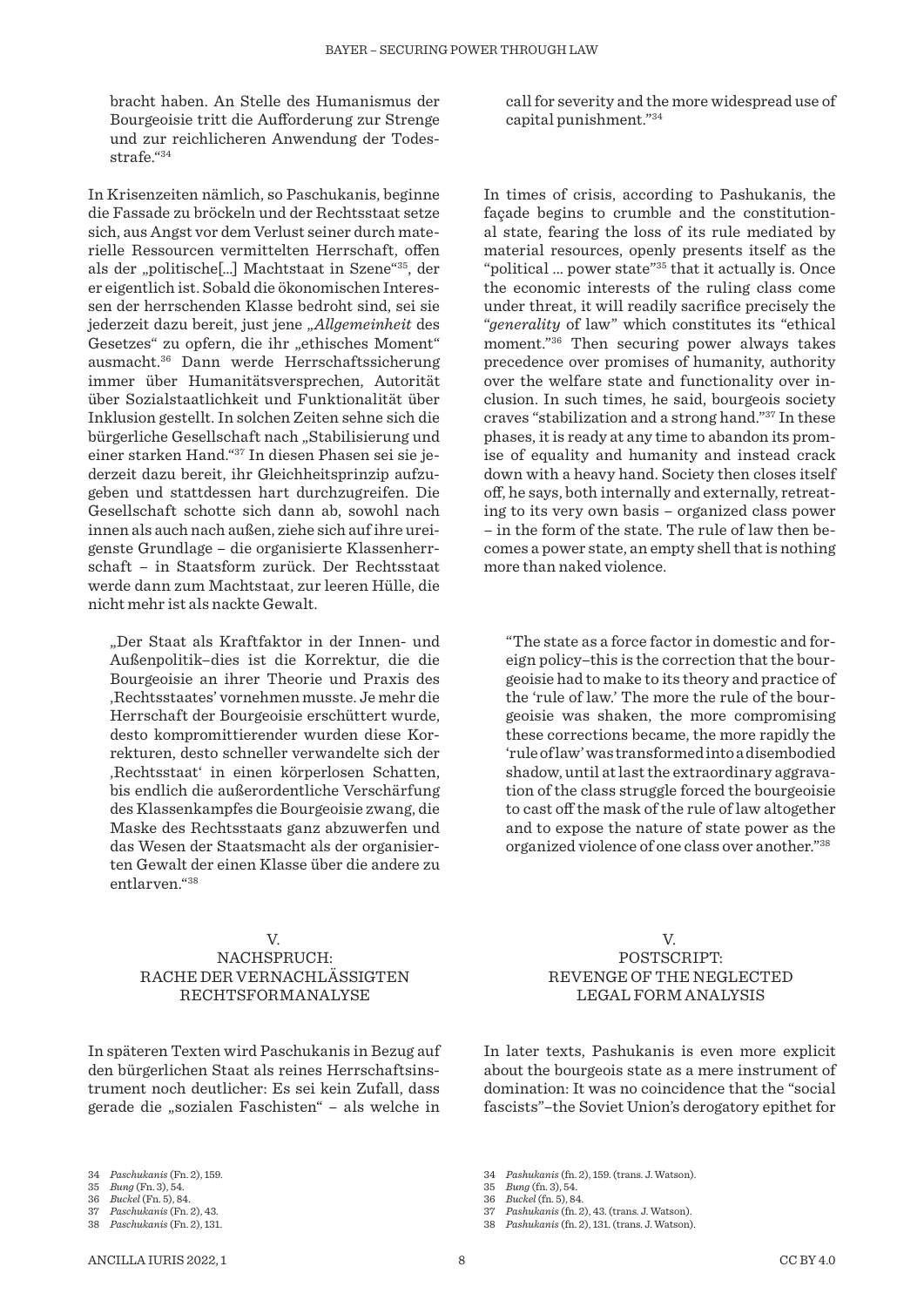der Sowjetunion ab 1928 die Sozialdemokrat:innen abfällig bezeichnet wurden –39 solch vehemente Fürsprecher:innen des neukantianischen Positivismus seien.40 Gerade das Völkerrecht, das dogmatisch noch am wenigsten entwickelt sei, in dem also die politischen Interessen der verschiedenen Staaten noch am unverhohlensten zum Ausdruck kommen, offenbare die reine Machtdemonstration am Ursprung des Rechts.41 Dass das Recht allerdings nicht nur von bürgerlicher Seite aus instrumentalisiert werden kann, sondern auch von sozialistischer Seite, schien Paschukanis in einer intuitiven Weise zu spüren: Bereits 1927 schrieb Paschukanis in seinem Aufsatz *Marxistische Rechtstheorie und der Aufbau des Sozialismus*: "Die extreme Vernachlässigung der [Analyse der] Rechtsform [durch die Sowjetische Rechtstheorie]–sie existiert noch unter zahlreichen Juristen– rächt sich an uns und zwar in der dialektischsten Art und Weise durch die Entwicklung eines sinnlosen Formalismus und Bürokratismus."42

Die Rache der vernachlässigten Rechtsformanalyse sollte weit größer werden, als Paschukanis dies 1927 ahnte und schließlich dazu führen, dass das Recht zum Instrument des Terrors gemacht werden konnte. Stalin bediente sich zur Errichtung seiner (bzw. der angeblich proletarischen) Diktatur nicht nur der bürgerlichen Rechtsform, sondern, wie Kelsen hervorhebt, auch einer der charakteristischen ideologischen Figuren dieser Rechtsform: nämlich der Verherrlichung des Staates als "Vaterland".<sup>43</sup> Staat und Recht, die in dem Niederschreiben einer Verfassung eine einmalige Symbiose erfahren, wurden benutzt, um die sozialistische Herrschaft zu sichern, genauso wie es nach Paschukanis' Analyse die bürgerliche Gesellschaft nach ihrer Revolution gegen den Feudalismus tat. Die verfassungsgebende Gesellschaft – egal ob sozialistische oder bürgerliche – sichert sich gegen ihren Umsturz, aus Angst vor einer möglichen Revolution, ab. Hierdurch wird, was vorher als "Befreiung", als "objektiver Zweck", als "Gerechtigkeit" betitelt wurde, zur Einengung, Überwachung und Exklusion. Das Recht hat *for-*

- 39 Vgl. *Bernhard H. Bayerlein*, Abschied von einem Mythos: Die UdSSR, die "Komintern" und der Antifaschismus 1930- 1941, Osteuropa 59 (2009), 125-147, 130.
- 40 *Evgeny B. Pashukanis*, The Marxist Theory of State and Law, in: Beirne/Sharlet (Hg), Pashukanis: Selected Writings on Marxism and Law (1980), 273-301, 284: "It is not without reason that the social fascists speak out as such zealous exponents of neo-kantianism […]".
- 41 *Evgeny B. Pashukanis*, International Law, in: Beirne/Sharlet (Hg), Pashukanis: Selected Writings on Marxism and Law (1980), 168-183, 179: "In critical periods, when the balance of forces has fluctuated seriously, when "vital interests" or even the very existence of a state are on the agenda, the force of the norms of international law becomes extremely problematic.". Hierzu auch *Paschukanis* (Fn. 2), 145, wonach das Völkerrecht auf einem sehr unsicheren Gleichgewicht der Kräfte basiere.
- 42 *Evgeny B. Pashukanis*, The Marxist Theory of Law and the Construction of Socialism, in: Beirne/Sharlet (Hg), Pashukanis: Selected Writings on Marxism and Law (1980), 186-199, 193: "Extreme disregard for legal form–it still exists among many [ jurists]–takes vengeance on us and takes vengeance in the most dialectical manner by the development of senseless formalism and bureaucratism."
- 43 *Hans Kelsen*, The Communist Theory of Law, Reprint von 1955 (1976), 114 f.

social democrats from 1928 onwards -<sup>39</sup> were such vehement advocates of New Kantian positivism.40 It is precisely international law that reveals the pure demonstration of power at the origin of law, as it remains the least dogmatically refined, i.e. the political interests of the various states get expressed most blatantly.41However, Pashukanis seemed to sense intuitively that law can be instrumentalized not only from the bourgeois side but from the socialist side as well: As early as 1927, Pashukanis wrote in his essay *The Marxist Theory of Law and the Construction of Socialism*: "Extreme disregard for legal form–it still exists among many [jurists]– takes vengeance on us and takes vengeance in the most dialectical manner by the development of senseless formalism and bureaucratism."42

The neglected analysis of the legal form resulted in revenge far greater than Pashukanis had suspected in 1927 and would eventually lead to the law being turned into an instrument of terror. Stalin did not stop at deploying the bourgeois legal form to establish his (or the allegedly proletarian) dictatorship. As Kelsen points out, he also used one of the characteristic ideological figures of this legal form: namely, the glorification of the state as the "fatherland."43 State and law, which experience a unique symbiosis in the writing of a constitution, were thus used to secure socialist rule, just as, according to Pashukanis' analysis, bourgeois society did after its revolution against feudalism. The constitutional society – whether socialist or bourgeois – safeguards itself against overthrow, for fear of a possible revolution. What was previously deemed "liberation," "objective purpose," "justice" becomes constriction, surveillance, and exclusion in the process. The law *formally* continued to exist under Stalin, even though the independence of the law had been abandoned and only "dummies of legality"44 were kept around.

- 39 See *Bernhard H. Bayerlein*, Abschied von einem Mythos: Die UdSSR, die "Komintern" und der Antifaschismus 1930- 1941, Osteuropa 59 (2009), 125-147, 130.
- 40 *Evgeny B. Pashukanis*, The Marxist Theory of State and Law, in: Beirne/ Sharlet (eds.), Pashukanis: Selected Writings on Marxism and Law (1980), 273-301, 284: "It is not without reason that the social fascists speak out as such zealous exponents of neo-kantianism.
- 41 *Evgeny B. Pashukanis*, International Law, in: Beirne/Sharlet (ed), Pashukanis: Selected Writings on Marxism and Law (1980), 168-183, 179: "In critical periods, when the balance of forces has fluctuated seriously, when 'vital interests' or even the very existence of a state are on the agenda, the force of the norms of international law becomes extremely problematic." On this point also *Pashukanis* (fn. 2), 145, according to which international law is based on a very uncertain balance of power.
- 42 *Evgeny B. Pashukanis*, The Marxist Theory of Law and the Construction of Socialism, in: Beirne/Sharlet (eds), Peter B. Maggs (trans.), Pashukanis: Selected Writings on Marxism and Law (1980), 186-199, 193.
- 43 *Hans Kelsen*, The Communist Theory of Law, Reprint von 1955 (1976), 114 et seq.
- 44 *Buckel* (fn. 5), 21.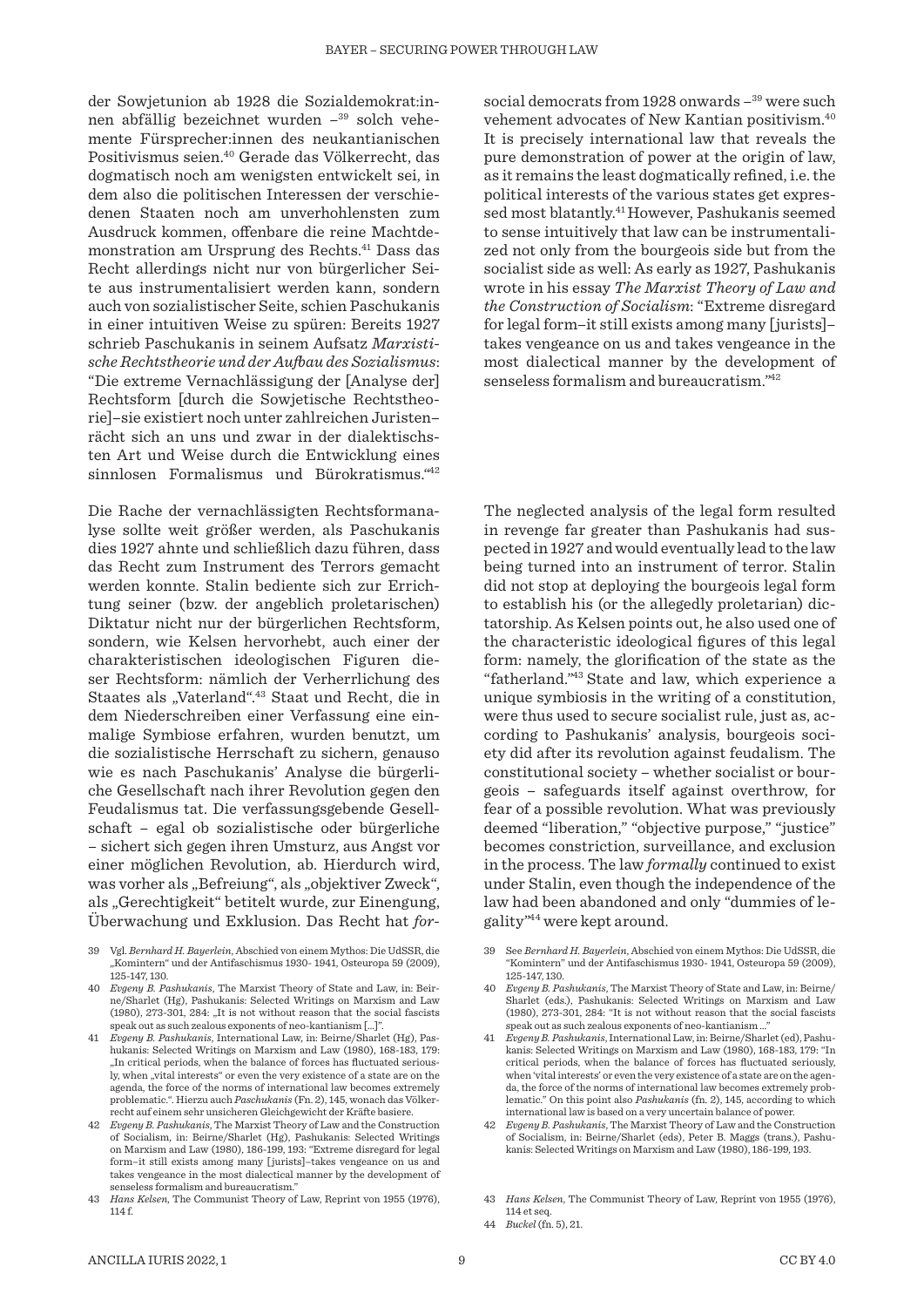*mal* unter Stalin weiter existiert, auch wenn die Eigenständigkeit des Rechts aufgegeben und nur noch an "Attrappen der Rechtlichkeit"<sup>44</sup> festgehalten worden ist.

So brauchte es auch unter Stalin noch immer eines (wenn auch im Vorhinein erzwungenen) formalen Geständnisses der Angeklagten im Prozess. Im Prozess selbst musste es aber so scheinen, als würden die Angeklagten "freiwillig" gestehen. Sollten sie dies aller Drohungen und Folter zum Trotz im Vorfeld des Prozesses im Prozess selbst nicht tun, konnten sie offiziell nicht verurteilt werden. Die Angeklagten hatten also im Moment des Prozesses selbst eine gewisse Freiheit, trotzdem nicht zu gestehen, auch wenn sie diese später, jenseits der Inszenierung von Schauprozessen, mit dem eigenen Leben oder dem ihrer Angehörigen bezahlen sollten.45 Das Nicht-Geständnis eines Angeklagten galt als großer Misserfolg für die Anklage. Auch deshalb ist die Rolle des Generalstaatsanwalts in der UdSSR, die maßgeblich durch Andrej J. Wyschinskij geprägt wurde, zentral für das Rechtssystem unter Stalin. Das Recht übt also, solange es in einem öffentlichen Schauprozess inszeniert wird, noch einen minimalen Schutzstandard aus, der auf die Forderung nach Konsistenz und Formalität zurückgeht.

Paschukanis selbst, der 1937 als "Volksfeind" hingerichtet wurde, erhielt noch nicht einmal einen solchen Schauprozess. Er wurde in der Haft zweimal verhört, beim zweiten Mal gestand er. Er wurde, am selben Tag als das knappe Urteil durch das Militärgericht erging, ohne Möglichkeit zur Verteidigung erschossen. Die prozesslose Verurteilung als "Volksfeind" und die sofortige Vollstreckung des Urteils waren nach dem geltenden sowjetischen Recht "rechtmäßig".<sup>46</sup>

#### VI. AUSBLICK

Die prozesslose Ermordung von Paschukanis illustriert die notwendige Schutzfunktion subjektiver Rechte als Verteidigungsmittel des Individuums

44 *Buckel* (Fn. 5), 21.

Thus, even under Stalin, a formal confession (albeit forced in advance) was still needed from the accused at trial. In the trial itself, however, it had to seem as if the defendants were confessing "voluntarily." If they failed to do so in the trial itself, despite all threats and torture in the run-up to the trial, they could not officially be convicted. Thus, at the moment of the trial itself, the defendants had a certain freedom to not confess nevertheless, even if they must pay for it later, beyond the staging of show trials, with their own lives or those of their relatives.45 If the defendant did not confess, this was considered a major failure for the prosecution. This is another reason why the role of the Prosecutor General in the USSR, which was largely shaped by Andrei J. Vyshinsky, was central to the legal system under Stalin. Thus, as long as it was staged in a public show trial, the law still exercised a minimal standard of protection based on the requirement of consistency and formality.

Pashukanis himself, who was executed as an "enemy of the people" in 1937, did not even receive such a show trial. He was interrogated twice in custody. The second time he confessed. He was shot on the same day that the military court handed down the rushed verdict, without the opportunity to defend himself. The conviction without trial as an "enemy of the people" and the immediate execution of the sentence were "lawful" under the applicable Soviet  $law.<sup>46</sup>$ 

#### VI. OUTLOOK

Pashukanis' murder without trial illustrates the necessary protective function of subjective rights as a means of defense of the individual against

<sup>45</sup> So etwa im Fall von Karl Radek, der es schaffte, Andrej Wyschinskij im Prozess ein Schnippchen zu schlagen und der Todesstrafe zu entgehen. Er wurde "nur" zu zehn Jahren Zwangsarbeit verurteilt, um dann kurz nach seiner Verurteilung von einem (vermutlich von der Partei beauftragten) Mithäftling erstochen zu werden. Zur ambivalenten Figur von Karl Radek, der im Übrigen auch Geliebter von Larissa Reissner während ihrer Zeit in Berlin war, vgl. näher *Joachim Steffen*/*Adalbert Wiemers*, Auf zum letzten Verhör: Erkenntnisse des verantwortlichen Hofnarren der Revolution Karl Radek (1977).

<sup>46</sup> *Robert S. Sharlet*/*Piers Beirne*, Chapter 6: In Search of Vyshinsky: The Paradox of Law and Terror, in: Beirne (Hg), Revolution in law (1990), 136-156, 152: "According to Hazard [John N. Hazard, Pashukanis is No Traitor, The American Journal of International Law (1957), 385-388], Vyshinsky later said that Pashukanis had violated an article of the criminal code requiring that 'a person accused under its provisions be found guilty of criminal intent to overthrow the Soviet regime.' Pashukanis was therefore purged lawfully."

<sup>45</sup> For example, in the case of Karl Radek, who managed to outwit Andrei Vyshinsky in the trial and escape the death penalty. He was "only" sentenced to ten years of hard labor, only to be stabbed to death by a fellow inmate (presumably hired by the Party) shortly after his sentencing. On Karl Radek as an ambivalent figure, who incidentally was also Larissa Reissner's lover during her time in Berlin, see in more detail *Joachim Steffen/AdalbertWiemers*, Auf zum letzten Verhör: Erkenntnisse des verantwortlichen Hofnarren der Revolution Karl Radek (1977).

<sup>46</sup> *Robert S. Sharlet*/*Piers Beirne*, Chapter 6: In Search of Vyshinsky: The Paradox of Law and Terror, in: Beirne (ed.), Revolution in law (1990), 136-156, 152: "According to Hazard [*John N. Hazard*, Pashukanis is No Traitor, The American Journal of International Law (1957), 385-388], Vyshinsky later said that Pashukanis had violated an article of the criminal code requiring that 'a person accused under its provisions be found guilty of criminal intent to overthrow the Soviet regime.' Pashukanis was therefore purged lawfully."